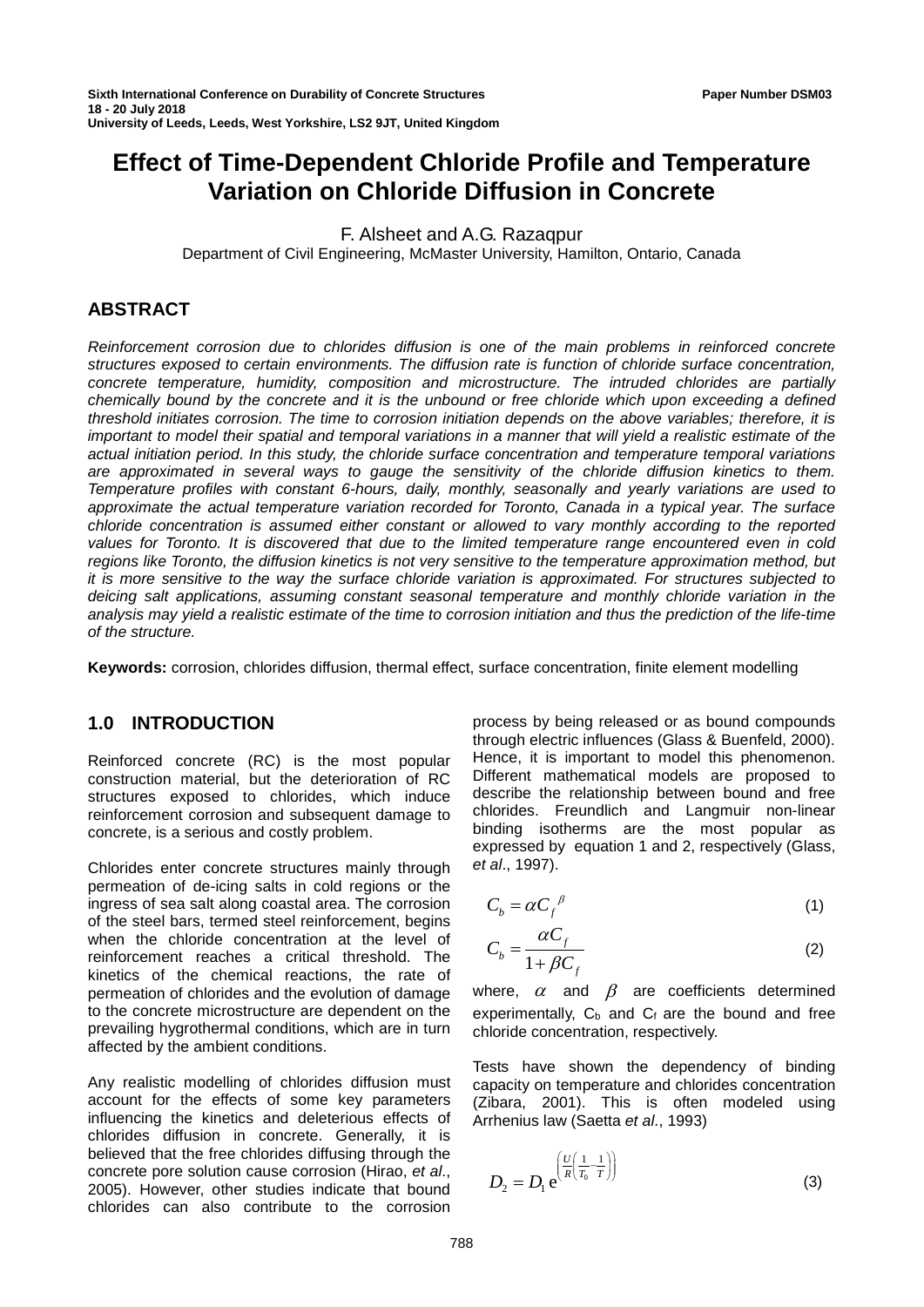where,  $D_1$  and  $D_2$  are the diffusion coefficients at reference temperature *To* and specified temperature *T*, respectively, *U* is the activation energy for chloride diffusion.  $R = 8.31$  J/mol.K is the universal gas constant and e is the base of natural logarithm. The energy *U* is function of the water/cement (w/c) ratio (Saetta *et al*., 1993) as well as temperature, but it varies between 29.6 to 45.8 kJ/mol. For a constant w/c, as indicated below, it can be expressed as function of temperature.

$$
\frac{U}{R} = 4600 \times \left[ \frac{30}{(T - 263)} \right]^{0.39}
$$
 (4)

where  $T$  is the concrete temperature ( $\textdegree$ K).

Chlorides diffusion can only occur in the presence of water in the capillary pores. The dependency of the diffusion coefficient on pore relative humidity can be written as (Saetta *et al*., 1993)

$$
D_2 = D_1 \left( 1 + \frac{\left(1 - h\right)^4}{\left(1 - h_c\right)^4} \right)^{-1} \tag{5}
$$

where,  $D_1$  and  $D_2$  are the diffusion coefficients at saturated condition and humidity level *h*, respectively. *h* is the pore relative humidity in concrete, and  $h_c$  is the humidity where the value of diffusion coefficient drops halfway between its maximum and minimum values. The value of *hc* can be determined experimentally.

Maturity of concrete leads to change in the microstructure of concrete and it reduces the rate. This phenomenon can be modelled (Maage, *et al*., 1996) using

$$
D_2 = D_1 \left(\frac{t_{ref}}{t}\right)^m \tag{6}
$$

where,  $D_1$  and  $D_2$  are the diffusion coefficients at reference time tref and considered time *t*, respectively. The *tref* refers to the time when the diffusion coefficient is measured, and *m* is the age reduction factor. Quantity *m* can be calculated as shown below (Mangat & Molloy, 1994)

$$
m = 2.5(w/c) - 0.6
$$
 (7)

In this study, the chloride surface concentration and temperature temporal variations are approximated in several ways to gauge the sensitivity of the chloride diffusion kinetics to them. Temperature profiles with constant 6-hours, daily, monthly, seasonally and yearly variations are used to approximate the actual temperature variation recorded for Toronto, Canada in a typical year. The surface chloride concentration

is assumed either constant or allowed to vary monthly according to the reported values for Toronto*.*  The dependency of the diffusion coefficient on temperature, w/c ratio and relative humidity will be modeled using equations 3 to 6. The main focus will be on the manner in which the concrete temperature and chloride temporal variation are approximated and the effect of the approximation on the chloride concentration profile through the concrete member thickness. The parametric analysis will first consider the effect of each parameter separately and then investigate their combined effect.

## **2.0 ANALYSIS METHOD**

The equation governing both one dimensional chloride diffusion and heat conduction is (Zienkiewicz, 1977)

$$
a\frac{\partial\phi}{\partial t} = \frac{\partial}{\partial x}\left(D\frac{\partial\phi}{\partial x}\right) \tag{8}
$$

where, for heat conduction,  $a = \rho c$ ,  $\rho$ , *c* and  $D = K_{rr}$  are the concrete density, specific heat capacity, and thermal conductivity, respectively. For chlorides diffusion,  $a = 1$  and  $D = D_a$  is the apparent diffusion coefficient. The coefficient D<sub>a</sub> can be written as (Martin-Perez *et al*., 2000).

$$
D_a = \left(\frac{D_e}{1 + \frac{1}{w_e} \left(\frac{\partial C_b}{\partial C_f}\right)}\right)
$$
(9)

where,  $w_e$  is the evaporable water content,  $D_e$  is the effective diffusion coefficient ignoring binding.

By introducing the effects of temperature, pore relative humidity, and maturity age on diffusion, equation 9 can be modified as.

$$
D_a^* = D_a e^{\left(\frac{U}{R\left(\frac{1}{T_0} - \frac{1}{T}\right)}\right)} \left(1 + \frac{\left(1 - h\right)^4}{\left(1 - h_c\right)^4}\right)^{-1} \left(\frac{t_{ref}}{t}\right)^m \tag{10}
$$

In this study, equation 8 is solved by developing and validating a one-dimensional finite element program (Zienkiewicz, 1977).

One-way coupling is assumed between heat transfer and chloride diffusion process. In other words, temperature affects the diffusion rate but not vice versa. Hence, an incremental time-dependent analysis is performed where thermal analysis is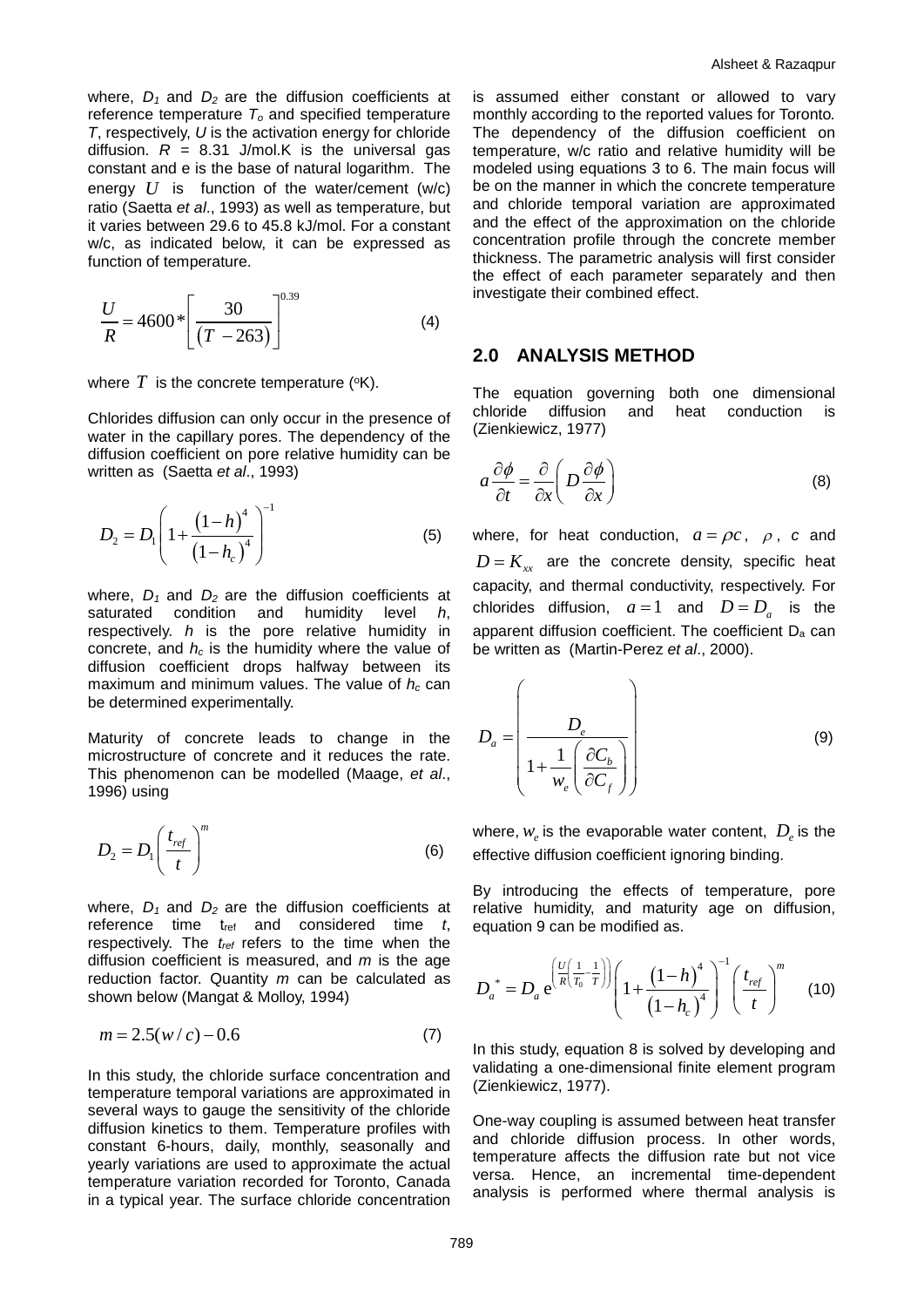conducted first and the temperature value at the end of the previous time step is used to compute the temperature dependant value of moisture, chloride binding, and diffusion coefficient at the beginning of the new time step.

When binding is included, the problem becomes non-linear in which strictly speaking an iterative method needs to be applied to find the precise solution. However, diffusion in concrete is slow by nature, thus for small time increments the free chloride concentrations at the end of the previous time step can be used in conjunction with the

selected isotherm to estimate  $\frac{\partial C_b}{\partial G}$ *f C C*  $\frac{\partial C_b}{\partial \overline{C}_f}$  .

## **3.0 MODELED DIFFUSION SCENARIO**

A finite element program is developed by the authors, using the MATLAB platform, to solve equation 8, which governs time-dependent heat and mass transfer. The program is validated by comparing its results with available numerical and experimental data in the literature.

The modelled specimen is assumed to be part of a 200-mm thick concrete bridge deck slab having a one square meter surface area normal to the diffusion direction. In Canada, currently the minimum concrete cover for bridge deck slab is specified as 70 ± 20 mm ("CSA S6-14," 2014). However, for bridges built between 1970~1990, the minimum cover was specified as 50 mm. Thus, here the depths of interest for chloride concentration are 50 and 70 mm from the slab surface.

The typical annual temperature variation for Toronto, Canada is shown in Fig. 1 (*Environment Canada*, 2017).



**Fig. 1.** Hourly annual temperature for Toronto, Ontario, Canada

The typical monthly applied salt surface concentration, as reported by the City of Toronto, (*Salt Management Plan*, 2004) is illustrated in Fig. 2. The figure also shows the equivalent computed average annual salt surface concentration that is used in the current analysis. For the purpose of this investigation, the authors have estimated the surface salt concentration from the actual amounts of rock salt usage. Note, however, the purpose of the current study is to investigate the effect of the numerical idealization of the actual salt and temperature temporal profiles on chloride diffusion in the concrete rather than the exact amount of salt used. If the diffusion coefficient is assumed to be independent of salt concentration, then the conclusions of the study will not be limited by the actual magnitude of the surface salt concentration.



**Fig. 2.** Annual salt concentration for Toronto, Ontario, Canada

The average annual relative humidity for the city of Toronto is reported as 75% (*Environment Canada*, 2017). BSB (Brunauer *et al*. 1969) adsorption isotherm is used to relate the pore relative humidity to the evaporable water content as follows

$$
w_e = \frac{C k_m V_m h}{(1 - k_m h) \left[ 1 + (C - 1) k_m h \right]}
$$
(11)

where,  $w_e$  is the evaporable water content expressed in terms of water per grams of cementitious material,  $V_m$  is the monolayer capacity, *C* and  $k_m$  are two parameters of the model. More

information regarding the experimental parameters are provided by Xi *et al*. (1994).

The pore relative humidity h is assumed equal to the air relative humidity for the months where salt is not applied while during the salt application months, the pore relative humidity is assumed to be 100% due to the occurrence of rain and snow in these months.

For chloride binding, the Freundlich isotherm is used. A regression analysis by Dousti and Shekarchi (2015), considering different temperatures, concentrations, and cementitious materials, resulted in the following values of  $\alpha$  and  $\beta$  for use in the Freundlich isotherm: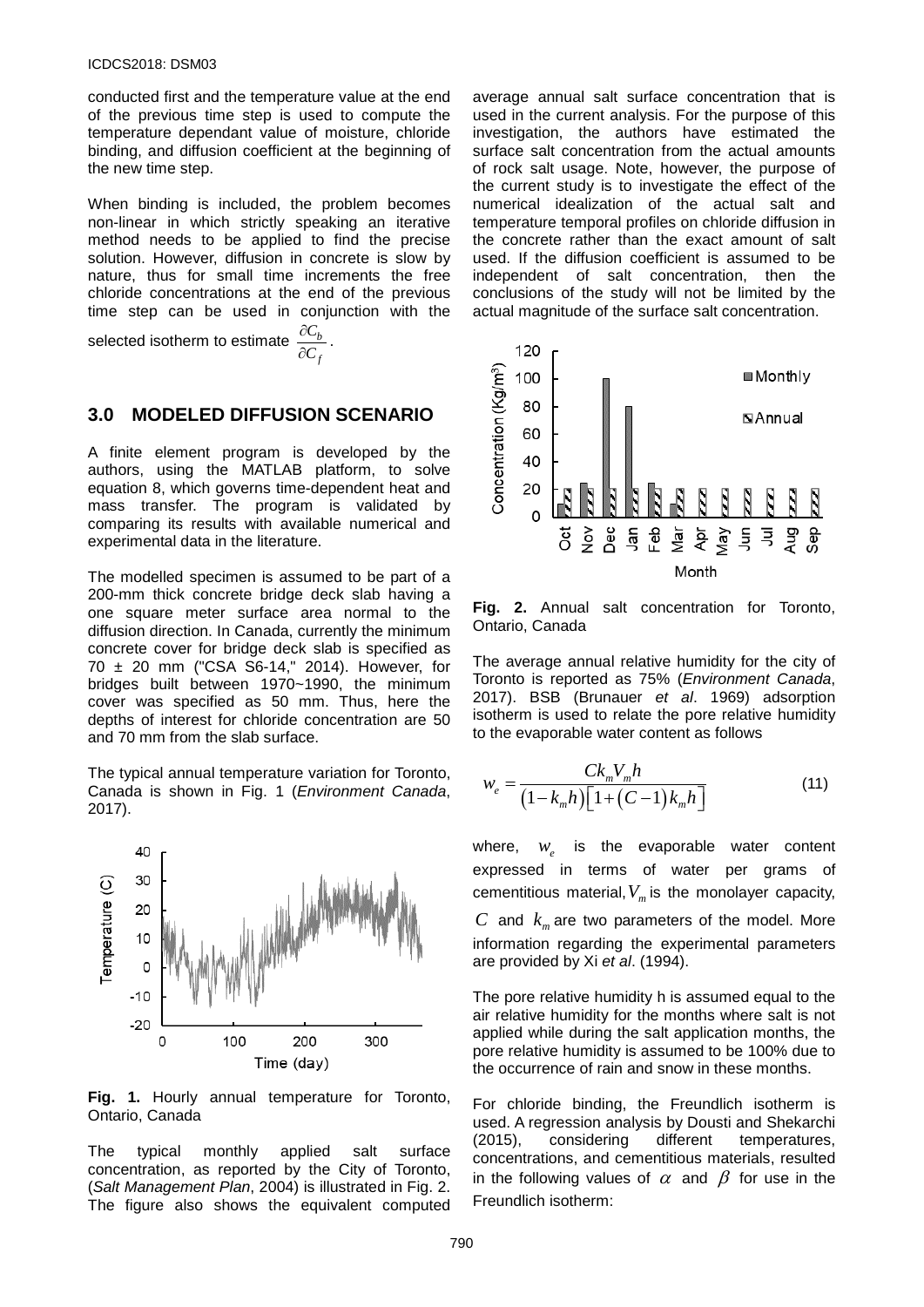$$
\alpha = a_1 T^2 + b_1 T + c_1 \tag{12}
$$

$$
\beta = a_2 T^2 + b_2 T + c_2 \tag{13}
$$

where, T is the temperature ( $\degree$ C), a<sub>1</sub>, a<sub>2</sub>, b<sub>1</sub>, b<sub>2</sub>, c<sub>1</sub>, and c2 are coefficients determined based on the concrete binder composition. For modeling binding, these equations were applied in the current study.

#### **3.1 Finite Element Idealization**

The through thickness finite element discretization consists of linear one-dimensional elements. The mesh consists of uniform 7.5 mm long elements and the time step is taken as 6 hours throughout the analysis period. This discretization is applied to both the heat transfer and the diffusion analysis.

An additional node was added on the surface and was used to apply the chloride surface concentration. The concrete first node starts at 1 mm from the surface. This is needed when the varied surface concentration is applied because dropping the chloride concentration at the concrete first node will lead to diffusion from inside towards the free surface which does not occur in real-life.

The concrete used in the analysis is assumed to be made with Ordinary Portland Cement (OPC) and its properties are summarised in Table 1.

**Table 1.** Concrete properties adopted for OPC

| Property                                              | Value                 | Unit                     |
|-------------------------------------------------------|-----------------------|--------------------------|
| Heat capacity                                         | $1.932 \times 10^{6}$ | $J/m3$ °C                |
| Convective heat coefficient                           | 0.07                  | $W/m2$ . $°C$            |
| Thermal conductivity                                  | 1.4                   | W/m.°C                   |
| $w/c$ <sup>(1)</sup>                                  | 0.3                   |                          |
| <b>Binder content</b>                                 | 450                   | kg/m <sup>3</sup>        |
| First exposure time                                   | 120                   | Days                     |
| <b>Effective Diffusion</b><br>coefficient at 120 days | 1 x $10^{-12}$        | $m^2/s$                  |
| Initial chloride concentration                        | 0                     | $kq/m3$ solution         |
| $\alpha^{(2)}$                                        | $5.4 - 6.4*$          |                          |
| $B^{(3)}$                                             | $0.36 - 0.45^*$       |                          |
| $_{\mathsf{W_{e}}}^{\mathrm{(4)}}$                    | $0.05 - 0.10*$        | $m^3/m^3$ of<br>concrete |
| (5)<br>h.<br>. .<br>. .                               | 0.75                  |                          |

\* values are function of temperature

(1) water to cement ratio

(2) binding parameter, calculated using equation 12

(3) binding parameter, calculated using equation 13

(4) evaporable water content, calculated using equation 11

(5) humidity level at which the value of diffusion coefficient drops halfway between its maximum and minimum values. Adopted from (Martin-Pérez, 1999)

All the properties in Table 1, except the binding model, were adopted from (Martin-Pérez, 1999) The binding model used in the current investigation is given by equation 12 and 13 and is based on the work of (Dousti and Shekarchi, 2015).

With reference to Fig. 3 in the analysis, the actual temperature variation is approximated by assuming constant average temperature over different lengths of time, viz. 6 hrs (quarter-diurnal), 12 hrs (semidiurnal), 24 hrs (diurnal), monthly, seasonally, semiannually, and annually. The air temperature is applied as convection boundary condition.



**Fig. 3.** Temperature of concrete at 100 mm depth from the surface averaged over different durations

The salt surface concentration is assumed to either vary monthly, per the data provided by the City of Toronto, or assumed constant throughout the year as shown in Fig. 2. The constant value is computed by averaging the actual annual amount of salt applied mainly in the winter over the entire year, which yields an average surface concentration of 20.8 kg/m3. In practice, where actual annual variation is not known, it is not uncommon to use an average value as a first approximation.

#### **3.2 Finite Element Verification**

Verification of the current finite element (FE) model was performed by comparing the results for a specific case analysed by (Martin-Pérez, 1999). The input data are given in Table 2, which are the same as those used by Martin-Pérez. The binder is assumed to be 60% OPC and 40% slag and fly ash.

The free chloride profiles obtained from the current analysis are shown in Fig. 4 and are identical to the ones reported by Martin-Pérez in kg/m3 of pore solution.

### **4.0 ANALYSIS RESULTS**

#### **4.1 Temperature Temporal Variation Effect**

To investigate the effect of temperature temporal variation approximation on chloride profile, a fixed surface chloride concentration of  $20.8 \text{ kg/m}^3$  is assumed, and the temperature is assumed to vary as approximated in Fig. 3. The resulting slab chloride profile after fifty years is shown in Fig. 5.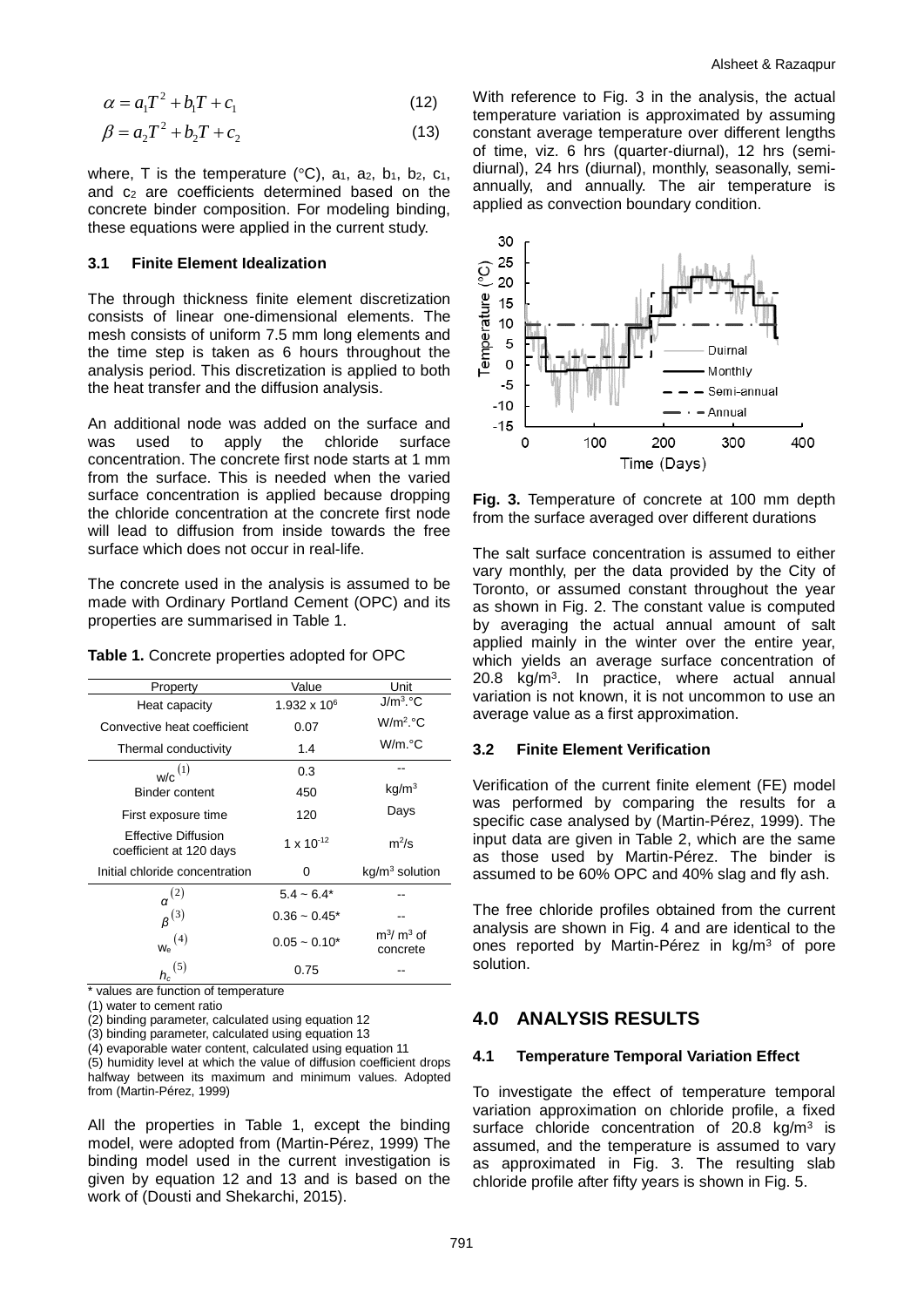**Table 2.** Concrete properties (Martin-Pérez, 1999) used for the current finite element model validation.

| Property                                       | Value          | Unit                     |
|------------------------------------------------|----------------|--------------------------|
| Heat capacity                                  | 1.932 x $10^6$ | $J/m3$ °C                |
| Convective heat coefficient                    | 0.07           | $W/m2$ . $°C$            |
| Thermal conductivity                           | 1.4            | W/m.°C                   |
| w/c                                            | 0.3            |                          |
| <b>Binder content</b>                          | 450            | kg/m <sup>3</sup>        |
| First exposure time                            | 120            | Days                     |
| Effective Diffusion coefficient<br>at 120 days | 1 x $10^{-12}$ | $m^2$ /s                 |
| Surface chloride<br>concentration              | 17.73          | $kg/m3$ solution         |
| Initial chloride concentration                 | 0              | $kg/m3$ solution         |
| α                                              | $1.05**$       |                          |
| β                                              | $0.36**$       |                          |
| $W_{\alpha}$                                   | $0.08**$       | $m^3/m^3$ of<br>concrete |
| $h_c$                                          | 0.75           |                          |

\*\* values are fixed and independent of temperature







**Fig. 5.** Free chloride's profile at 50-year using fixed surface concentration of 20.8 kg/m<sup>3</sup>

It is clear from Fig. 5 that the temperature temporal variation approximation has negligible effect on the chloride concentration profile through the slab.

It is worth mentioning that assuming heat transfer by conduction and convection may not be adequate in

every situation because transfer by radiation may play an important role.

#### **4.2 Chloride Surface Concentration Effect**

Assuming constant annual temperature of  $9.9 \text{ }^{\circ}\text{C}$ and either a fixed (F) chloride surface concentration throughout the analysis period or monthly variable (V) concentration as shown in Fig. 2, the diffusion analysis was performed for twenty-five, fifty, and hundred years. Figure 6 shows the computed free chloride concentration profiles through the slab thickness.



**Fig. 6.** Free chlorides profile after exposure to fixed (F) or variable (V) surface chloride concentration at constant temperature of 9.9°C

It can be concluded from the latter figure that up to 5 years a fixed surface chloride profile leads to approximately the same penetration depth as given by the variable surface chloride, thereafter, the fixed surface chloride profile underestimates the depth of penetration. The difference between the results of the two approximations becomes particularly obvious after ten years of exposure.

The above difference between the results of the two approximations is further highlighted by the free chloride concentration variation with time of exposure at depths of 7.5 mm and 15 mm. It is evident that the assumption of a fixed surface concentration dramatically underestimates the chloride concentration, relative to the values predicted assuming variable surface concentration. Note, the point of this analysis is comparison of the relative values of the concentration rather than their absolute values.

Assuming either variable or fixed surface chloride concentration, Fig. 8 shows the total and bound chloride concentration profiles through the thickness of the slab after 50 years. Once again, the two approximations lead to dramatically different results, and the assumption of a fixed concentration underestimates the expected chloride concentration within the slab.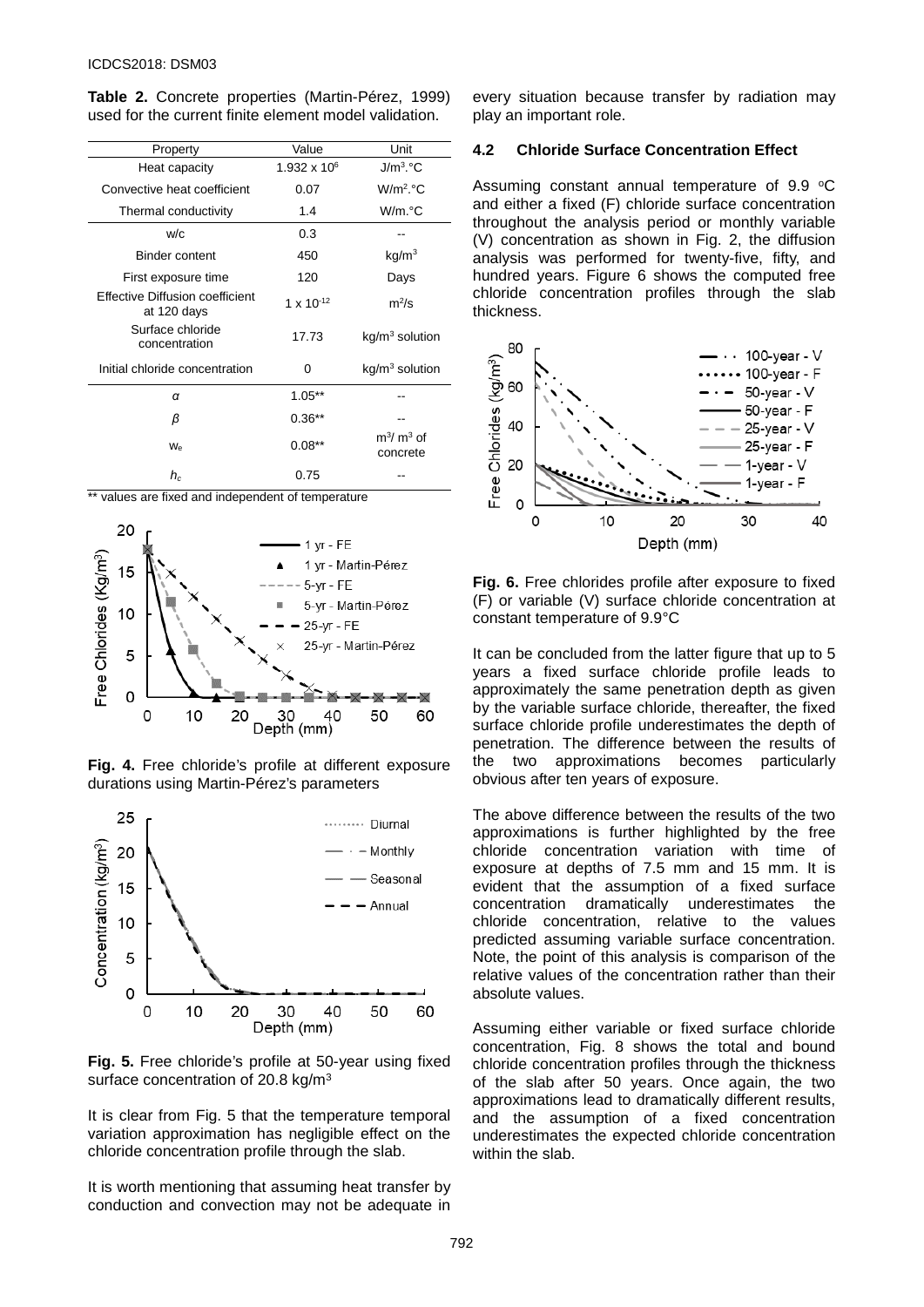

**Fig. 7.** Comparison of free chloride concentration at 7.5 mm and 15 mm from the slab surface based on assumed fixed versus variable surface chloride concentration and constant temperature of 9.9°C



**Fig. 8.** Bound and total chloride concentration profiles at 50-year for assumed fixed and variable surface chloride concentrations under constant temperature of 9.9°C

It can be inferred from Fig. 8 that at shallow depths, the concrete can bind almost all the chlorides in the case of fixed annual surface concentration. On the other hand, for variable concentration, a much lower percentage of chlorides is bound, consequently, the free chloride concentration remains high.

#### **4.3 Combined Effects of Surface Concentration and Temperature Variations**

Analyses were performed assuming 6-hourly constant or annually constant concrete surface temperature variation, but monthly variable chloride surface concentration. The results of the analyses are depicted in Fig. 9, which shows the temporal variation of chloride concentration at 7.5 mm and 15 mm from the concrete surface.

As found earlier, the temperature approximation method has practically no effect on the chloride concentration at these depths. As the depths are arbitrarily chosen, the overall conclusion of the analysis is that the assumption of a constant average annual temperature is adequate for computing the chloride concentration profile within a concrete member.



**Fig. 9.** Free chloride concentration at two concrete depths for temporally variable surface chloride concentration under 6-hourly constant or annually constant temperature exposure

# **5.0 CONCLUSIONS**

The effects of the approximation method used to represent the actual temporal variation of concrete surface temperature and chloride concentration on chloride concentration profile in a 200 mm thick concrete slab were investigated. The temperature was assumed constant 6-hourly, daily, monthly, seasonally or annually while the chloride surface concentration was assumed constant annually or monthly. The actual annual temperature and surface salt concentrations variations used in the analysis were obtained from data provided by the Canadian environment ministry, and the City of Toronto, respectively. Considering the concrete properties, temperature and humidity conditions, the surface salt concentration profile and the method of analysis used in this study, the following conclusions are reached:

- (1) Despite the actual variable temperature that a concrete member may be exposed to during the year, when modelling chlorides diffusion, the assumption of a constant annual average temperature seems adequate for determining the chloride concentration profile through the member thickness.
- (2) To obtain a relatively accurate estimate of the chloride concentration profile through the member thickness, the surface chloride temporal variation must be accurately represented in the diffusion analysis. Use of an average annual surface concentration may grossly underestimate the chloride concentration within the member.
- (3) In the current study, the chlorides surface concentration was assumed to be constant either monthly or annually, but further analysis is needed to determine how other temporal variations, e.g. weekly variation, of this parameter will affect the chloride diffusion kinetics.